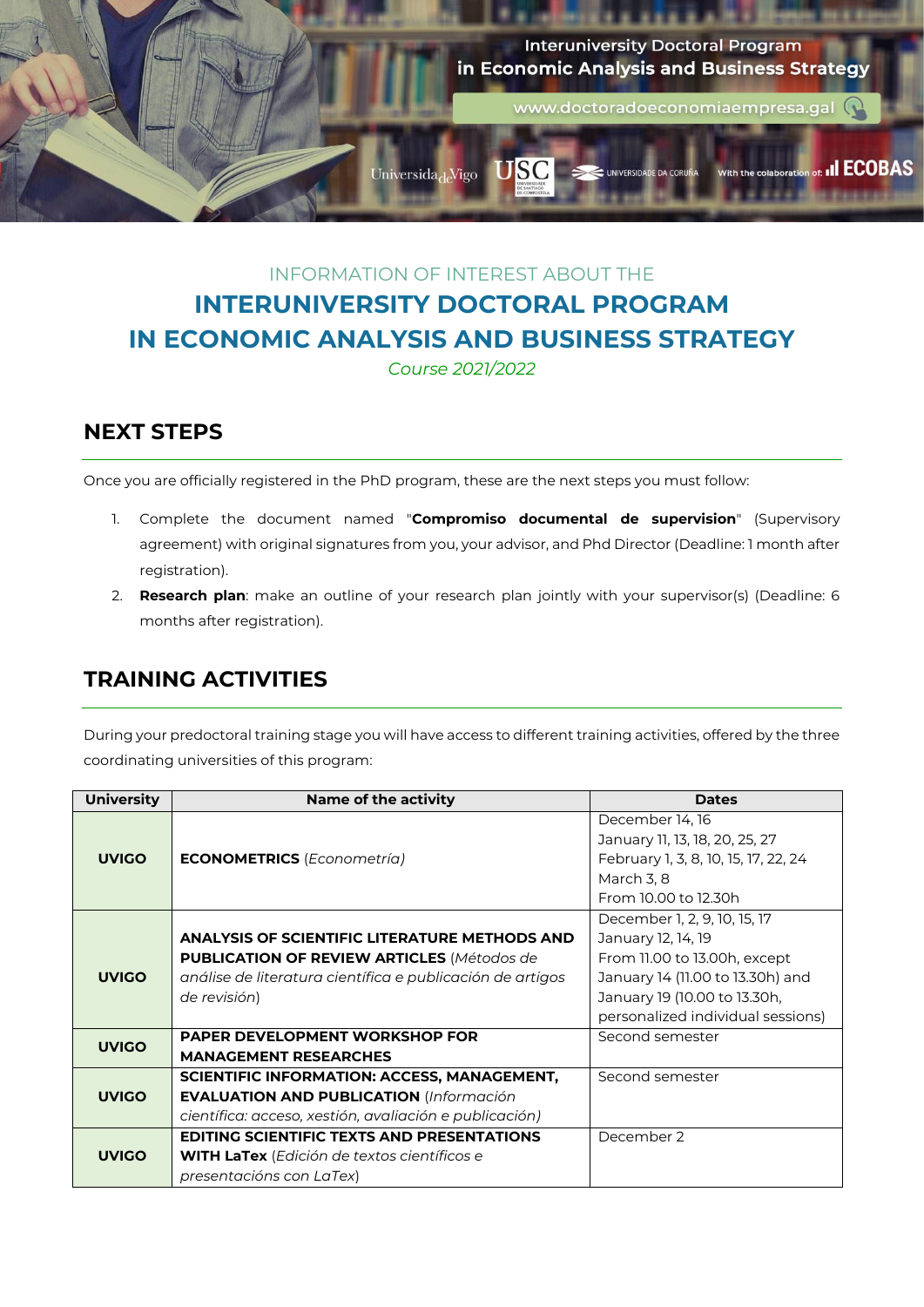

| <b>University</b> | <b>Name of the activity</b>                                                      | <b>Dates</b>                       |
|-------------------|----------------------------------------------------------------------------------|------------------------------------|
|                   | PREPARATION AND DEFENSE OF THE DOCTORAL                                          | January 13, 20, 21                 |
| <b>UVIGO</b>      | THESIS (Elaboración e defense da Tese de                                         |                                    |
|                   | Doutoramento)                                                                    |                                    |
| <b>UVIGO</b>      | ETHICS IN RESEARCH AND ACADEMIC HONESTY (Ética                                   | November 11                        |
|                   | na investigación e honestidade académica)                                        |                                    |
|                   | <b>TOOLS FOR INFORMATION MANAGEMENT AND</b>                                      | December 1 - April 30              |
| <b>UVIGO</b>      | <b>RECOVERY</b> (Ferramentas para a xestión e recuperación                       |                                    |
|                   | da información)                                                                  |                                    |
|                   | <b>WORKSHOP ON TIME AND STRESS MANAGEMENT IN</b>                                 | PRESENTIAL: October 6th and        |
|                   |                                                                                  | 20th, 2021 (Santiago)              |
| <b>USC</b>        | THE STUDY STAGE (Taller de xestión do tempo e do                                 | PRESENTIAL: October 19th and       |
|                   | estrés na etapa de tese)                                                         | 2nd November, 2021 (Lugo)          |
|                   | <b>DISSEMINATION AND SOCIAL VISIBILITY OF</b>                                    | PRESENTIAL: February 8, 14 and     |
| <b>USC</b>        | RESEARCH (Divulgación e visibilidade social da                                   | 15, 2022                           |
|                   | investigación)                                                                   |                                    |
|                   | <b>DESIGN AND EDITING OF MATERIALS FOR WRITTEN</b>                               | PRESENTIAL: December 16 and        |
| <b>USC</b>        | PRESENTATIONS (Deseño e edición de materiais para                                | 17, 2021                           |
|                   | presentacións escritas)                                                          |                                    |
|                   | <b>HOW TO TRANSFER MY THESIS TO SOCIETY?</b>                                     | PRESENTIAL: October 5, 13, 19      |
|                   | TRAINING IN INNOVATIVE SKILLS (¿Cómo transferir a                                | and 21, 2021 (Santiago)            |
| <b>USC</b>        | miña tese á sociedade? Formación en habilidades                                  | PRESENTIAL: October 7, 14, 26      |
|                   | <i>innovadoras)</i>                                                              | and 28 November, 2021 (Lugo)       |
|                   | APPLICATIONS OF PYTHON TO THE TREATMENT OF                                       | PRESENTIAL: November 2, 3, 5, 8    |
| <b>USC</b>        | THE NATURAL LANGUAGE (Aplicacións de Python ao                                   | and 10, 2021                       |
|                   |                                                                                  |                                    |
|                   |                                                                                  |                                    |
|                   | tratamento da linguaxe natural)                                                  | November 2nd to 30th               |
|                   | <b>BASIC AND APPLIED RESEARCH METHODOLOGY</b>                                    | Online Seminars: November 10, 17   |
| <b>UDC</b>        | (Metodoloxía de investigación básica e aplicada)                                 | and 24 from 10:00 to 12:00         |
|                   | MICROSOFT 365 AS SUPPORT FOR RESEARCH                                            | Online Seminars: November 22,      |
| <b>UDC</b>        | (Microsoft 365 como apoio para a investigación)                                  | 23, 24 and 25 from 16:00 to 19:00  |
|                   | <b>QUALITATIVE DATA COLLECTION AND ANALYSIS</b>                                  | December 1st to 30th March         |
|                   | TECHNIQUES (Técnicas de colecta e análise de datos                               |                                    |
| <b>UDC</b>        | cualitativos)                                                                    |                                    |
|                   |                                                                                  | December 1st to 30th               |
|                   | DATA ANALYSIS WITH SPSS: BEGINNER'S LEVEL                                        | Online Seminars: December 13,      |
| <b>UDC</b>        | (Análise de datos con SPSS: nivel inicial)                                       | 14, 15 and 16 from 10:30 a.m. to   |
|                   |                                                                                  | 1:00 p.m.                          |
|                   | SYSTEMATIC LITERATURE REVIEW AND BIBLIOMETRIC                                    | Online Seminars: January 18, 21    |
| <b>UDC</b>        | <b>ANALYSIS WITH VOSViewer</b> (Revisión sistemática da                          | and 25 from 9:30 a.m. to 1:30 p.m. |
|                   | literatura e análise bibliométrica con VOSviewer)                                |                                    |
|                   | RESOURCES FOR RESEARCH (Recursos para a xestión                                  | February 1st to 28th               |
| <b>UDC</b>        | da investigación)                                                                |                                    |
|                   |                                                                                  | February 1st to 28th               |
| <b>UDC</b>        | <b>INTRODUCTION TO RESEARCH ETHICS (Introdución á</b><br>ética da investigación) | Online Seminars: February 11, 18   |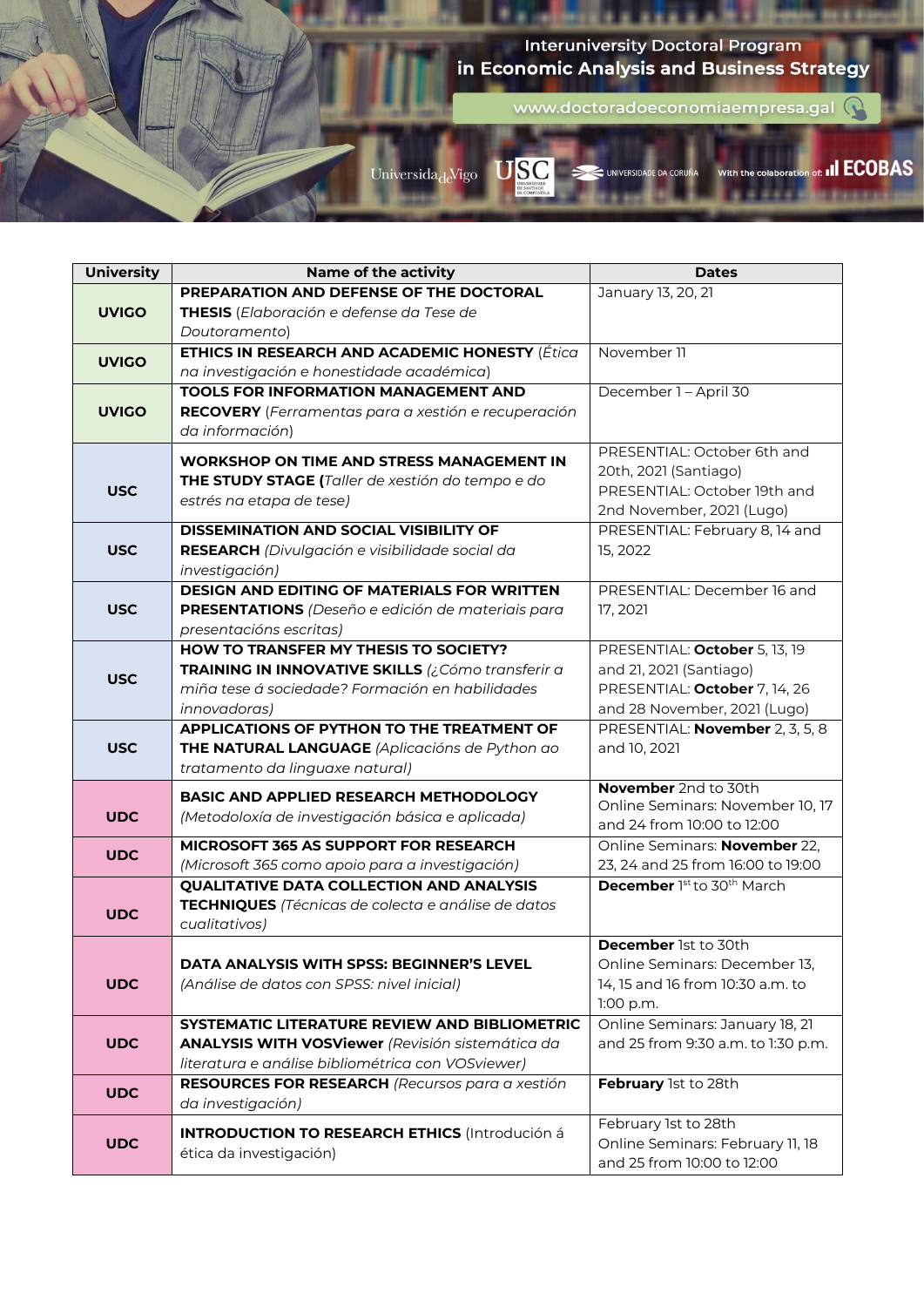

Some of the courses indicated here can only be taken by students enrolled in the organizing university. For more information, please send a message to [info@doctoradoeconomiaempresa.gal](mailto:info@doctoradoeconomiaempresa.gal) or contact the program coordinator at your university (you will find the contact information at the end of the document)

## **THESIS DIRECTOR**

You have around 3 months after your registration in the Program to communicate to the Academic Board your research line, and who will be your Thesis Director. The thesis can be supervised by any Spanish or foreign Doctor, having proven experience in the research field, regardless of the origin of his/her university, center or institution. For these purposes, 'proven experience' in the research field means the fulfillment of at least one of the following requirements:

- Being the main researcher in the last 6 years of a research project financed by an open, public, competitive call, not including the university own funding
- Proving the authority or co-authority of at least 3 publications in journals included on the Journal Citations Report (JCR) in the last 6 years
- Proving the authority or co-authority of patent exploitation
- Having directed a doctoral thesis in the last 5 years, that has produced, at least, one publication in any journal indexed in JCR
- Have recognized, at least, one six-year period (*sexenio*) of research activity

If you choose a foreign Director, you will need also a tutor belonging to the PhD Program. Most of the times, the Program Coordinator at your university plays that role.

The thesis can be co-directed for academic reasons. The co-direction must be previously authorized by the Academic Board, and the requirements for the thesis Co-Directors are the same as for the Directors.

# **THESIS WITH 'INTERNATIONAL MENTION'**

To get this mention, there are some requirements:

 A stay of at least 3 months in an abroad institution: it must be approved and guided by the PhD Director and the Academic Board. It cannot be performed in Spain or in the student origin country.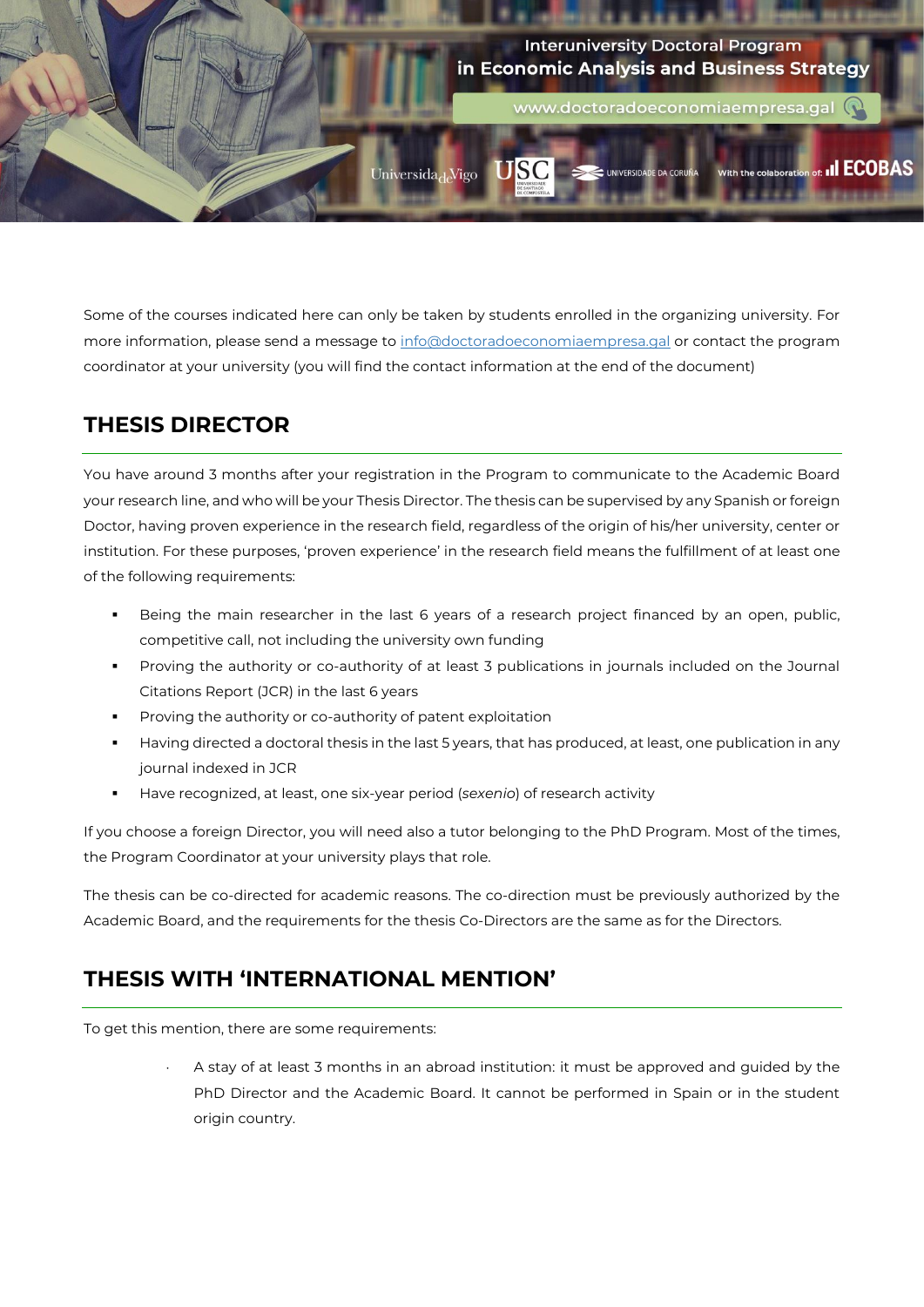

- Two reports will be required to defend the thesis: one from a member of the host center, and a second one from another researcher, not belonging to any institution directly related to the student.
- The thesis must be defended in English.
- The thesis committee must count on a foreign member, that could belong to the host institution but cannot be the supervisor of the student during his/her stay.

#### **OTHER USEFUL INFORMATION AND RECOMMENDATIONS:**

- You will need **to publish at least one paper in JCR or Scopus indexed journals** (or, at least, having the paper accepted for publication) in order to get ready to defend your thesis project. You can write it in collaboration with other authors, usually being one of them your supervisor(s).
- **You must use your University affiliation** in all your publications during the PhD period. If you belong to a research group and/or center, you can use its affiliations as well. Contact your group/center to know its specific affiliation rules.
- The thesis can be written in four languages: Spanish, Galician, Portuguese or English, but since you will need to publish in JCR/Scopus journals, **it is highly recommended to write it in English**.
- **You must record all your activities during your PhD period in your Virtual Secretariat**, such us seminars and congresses attendance and presentations, training, working papers, publications… The merits uploaded need to be approved, first by your supervisor, and then by the Academic Board. These records will be used for the yearly evaluation.
- There are **research seminars** programmed all year (except in August). Although its attendance is not compulsory, it is highly recommended. The seminars are announced i[n ECOBAS web,](http://ecobas.webs7.uvigo.es/index.php) where you can [subscribe](http://ecobas.webs.uvigo.es/gl/boletin.php) to receive e-mail notifications.